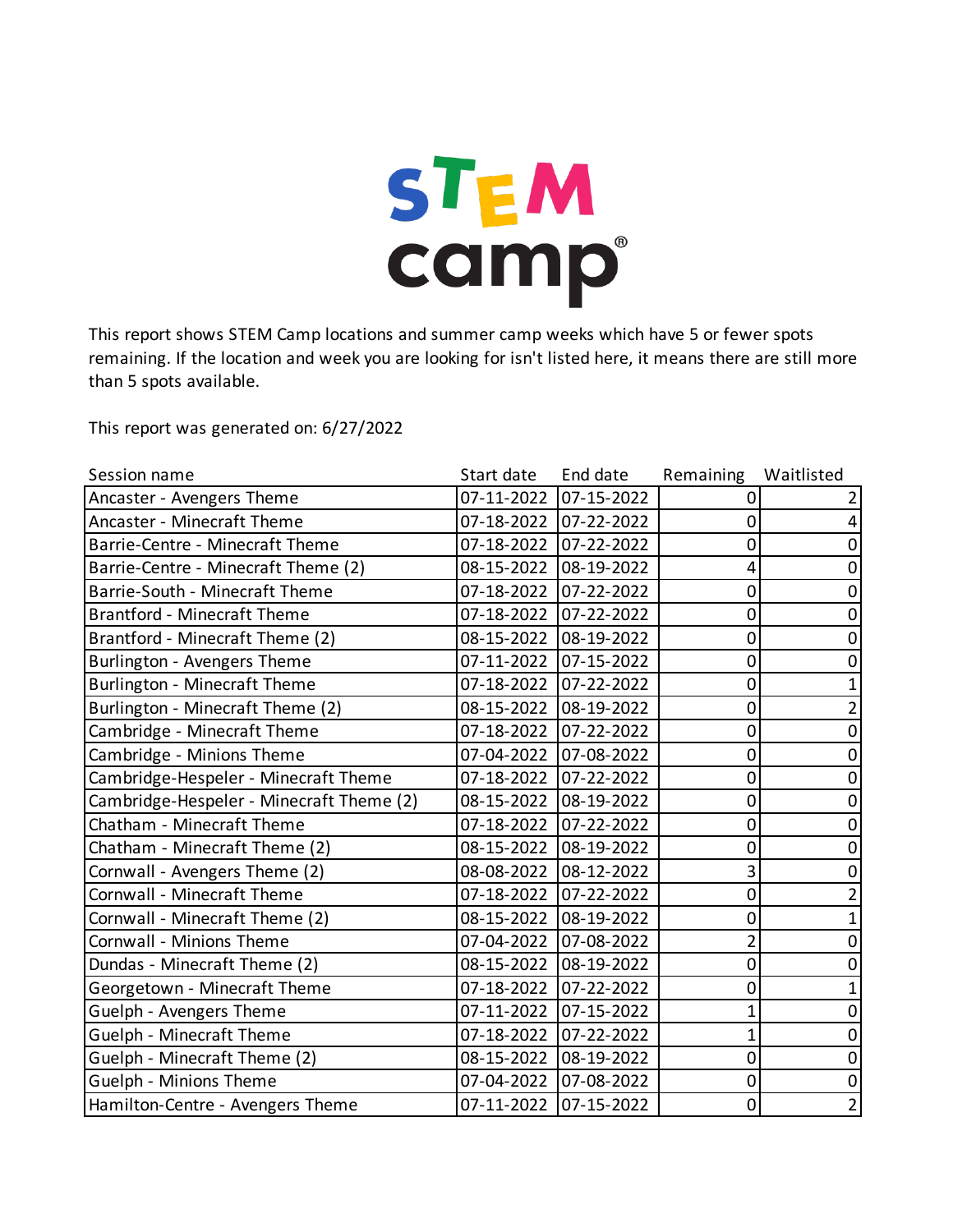| Hamilton-Centre - Avengers Theme (2)    | 08-08-2022            | 08-12-2022 | 2              | 0              |
|-----------------------------------------|-----------------------|------------|----------------|----------------|
| Hamilton-Centre - Minecraft Theme       | 07-18-2022            | 07-22-2022 | 0              | 6              |
| Hamilton-Centre - Minecraft Theme (2)   | 08-15-2022            | 08-19-2022 | 0              | 2              |
| Hamilton-Centre - Minions Theme         | 07-04-2022            | 07-08-2022 | 0              | 0              |
| Hamilton-Centre - Minions Theme (2)     | 08-02-2022            | 08-05-2022 | 2              | 0              |
| Hamilton-Centre - Star Wars Theme       | 07-25-2022            | 07-29-2022 | 4              | 0              |
| Hamilton-Mountain - Avengers Theme      | 07-11-2022            | 07-15-2022 | 0              | 0              |
| Hamilton-Mountain - Avengers Theme (2)  | 08-08-2022            | 08-12-2022 | 0              | 0              |
| Hamilton-Mountain - Minecraft Theme     | 07-18-2022            | 07-22-2022 | 0              |                |
| Hamilton-Mountain - Minecraft Theme (2) | 08-15-2022            | 08-19-2022 | 0              | 2              |
| Hamilton-Mountain - Minions Theme       | 07-04-2022            | 07-08-2022 | 0              | 0              |
| Hamilton-Mountain - Minions Theme (2)   | 08-02-2022            | 08-05-2022 | 1              |                |
| Hamilton-Mountain - Star Wars Theme     | 07-25-2022            | 07-29-2022 | 0              | 0              |
| Hamilton-Mountain - Star Wars Theme (2) | 08-22-2022            | 08-26-2022 | 5              | 0              |
| Kanata - Avengers Theme                 | 07-11-2022            | 07-15-2022 | 0              |                |
| Kanata - Avengers Theme (2)             | 08-08-2022            | 08-12-2022 | 0              |                |
| Kanata - Minecraft Theme                | 07-18-2022            | 07-22-2022 | 1              |                |
| Kanata - Minecraft Theme (2)            | 08-15-2022            | 08-19-2022 | 0              | 3              |
| Kanata - Minions Theme                  | 07-04-2022            | 07-08-2022 | 0              | 0              |
| Kanata - Minions Theme (2)              | 08-02-2022            | 08-05-2022 | 0              | 2              |
| Kanata - Star Wars Theme (2)            | 08-22-2022            | 08-26-2022 | 0              | 2              |
| Kingston - Avengers Theme               | 07-11-2022            | 07-15-2022 | 0              | 0              |
| Kingston - Avengers Theme (2)           | 08-08-2022            | 08-12-2022 | 0              | 6              |
| Kingston - Minecraft Theme              | 07-18-2022            | 07-22-2022 | 0              | 0              |
| Kingston - Minecraft Theme (2)          | 08-15-2022            | 08-19-2022 | 0              | 10             |
| Kingston - Minions Theme                | 07-04-2022            | 07-08-2022 | 0              | $\mathbf{3}$   |
| Kingston - Minions Theme (2)            | 08-02-2022            | 08-05-2022 | 0              | 6              |
| Kingston - Star Wars Theme              | 07-25-2022            | 07-29-2022 | 1              | 5              |
| Kingston - Star Wars Theme (2)          | 08-22-2022            | 08-26-2022 | 0              | 7              |
| Kitchener-Centre - Avengers Theme       | 07-11-2022 07-15-2022 |            | $\mathbf 0$    | 0              |
| Kitchener-Centre - Minecraft Theme      | 07-18-2022            | 07-22-2022 | 0              | $\overline{2}$ |
| Kitchener-Centre - Minecraft Theme (2)  | 08-15-2022            | 08-19-2022 | 0              | 0              |
| Kitchener-Centre - Minions Theme        | 07-04-2022            | 07-08-2022 | 0              | 0              |
| Kitchener-Centre - Minions Theme (2)    | 08-02-2022            | 08-05-2022 | 4              | 0              |
| London-Byron - Avengers Theme           | 07-11-2022            | 07-15-2022 | $\overline{2}$ | 0              |
| London-Byron - Avengers Theme (2)       | 08-08-2022            | 08-12-2022 | 0              | 0              |
| London-Byron - Minecraft Theme          | 07-18-2022            | 07-22-2022 | 0              |                |
| London-Byron - Minecraft Theme (2)      | 08-15-2022            | 08-19-2022 | 0              |                |
| London-Byron - Minions Theme            | 07-04-2022            | 07-08-2022 | 0              | 0              |
| London-Centre - Avengers Theme          | 07-11-2022            | 07-15-2022 | 5              | 0              |
| London-Centre - Minecraft Theme         | 07-18-2022            | 07-22-2022 | $\pmb{0}$      | $\overline{2}$ |
| London-Centre - Minecraft Theme (2)     | 08-15-2022            | 08-19-2022 | 0              | $\mathbf{1}$   |
| London-Fanshawe - Avengers Theme        | 07-11-2022            | 07-15-2022 | $\mathbf 0$    | $\pmb{0}$      |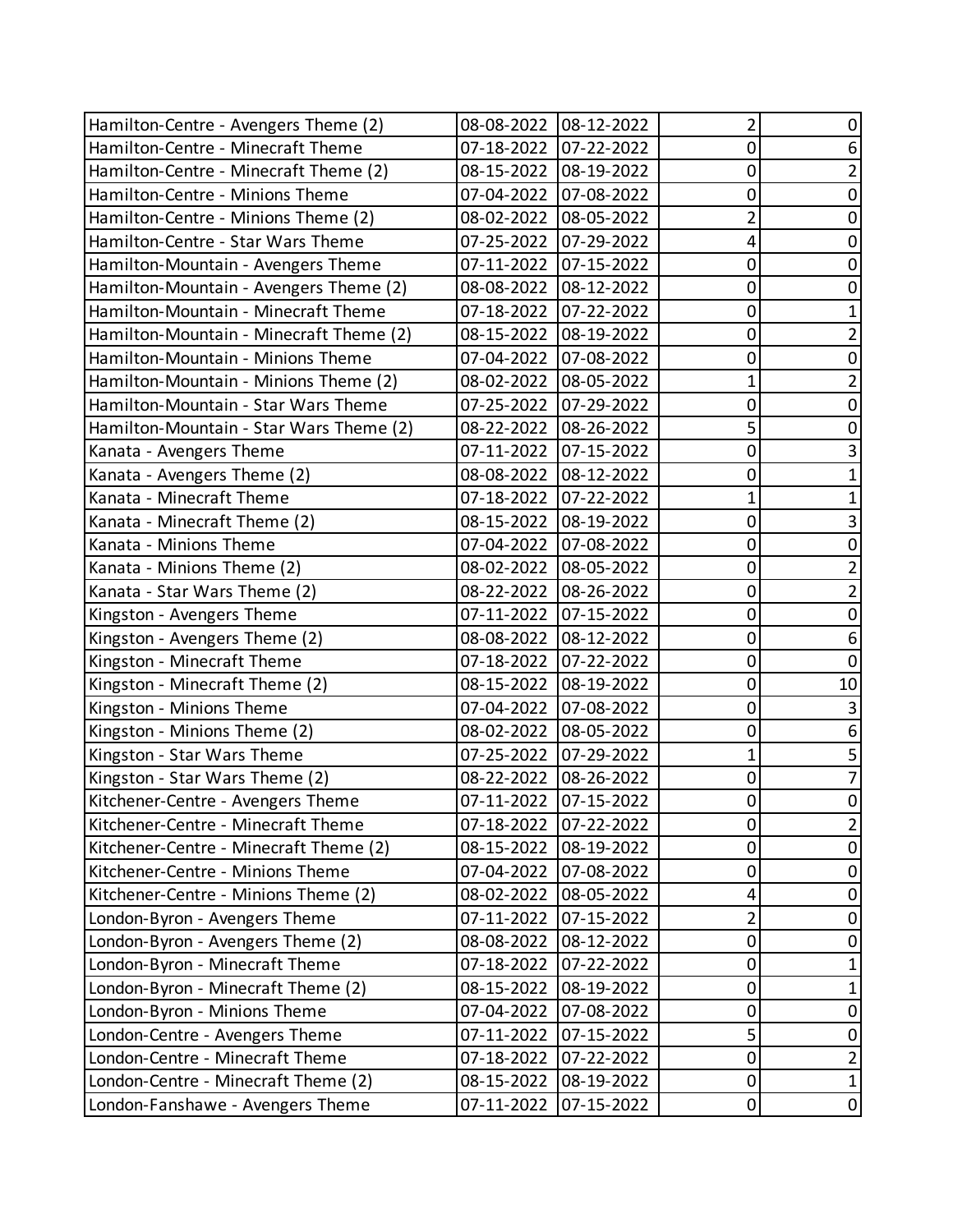| London-Fanshawe - Avengers Theme (2)         | 08-08-2022 | 08-12-2022            | 0              | O           |
|----------------------------------------------|------------|-----------------------|----------------|-------------|
| London-Fanshawe - Minecraft Theme            | 07-18-2022 | 07-22-2022            | 0              |             |
| London-Fanshawe - Minecraft Theme (2)        | 08-15-2022 | 08-19-2022            | 0              |             |
| London-Fanshawe - Star Wars Theme            | 07-25-2022 | 07-29-2022            | 0              | O           |
| London-West - Minecraft Theme                | 07-18-2022 | 07-22-2022            | 0              |             |
| London-West - Minecraft Theme (2)            | 08-15-2022 | 08-19-2022            | 0              |             |
| Markham - Minecraft Theme                    | 07-18-2022 | 07-22-2022            | 0              | 0           |
| Markham - Minecraft Theme (2)                | 08-15-2022 | 08-19-2022            | 1              | O           |
| Markham - Minions Theme                      | 07-04-2022 | 07-08-2022            | 1              | 0           |
| Markham - Star Wars Theme (2)                | 08-22-2022 | 08-26-2022            | 1              | 0           |
| Milton - Minecraft Theme                     | 07-18-2022 | 07-22-2022            | 0              | 0           |
| Mississauga-Clarkson - Avengers Theme        | 07-11-2022 | 07-15-2022            | 0              | 0           |
| Mississauga-Clarkson - Avengers Theme (2)    | 08-08-2022 | 08-12-2022            | 0              |             |
| Mississauga-Clarkson - Minecraft Theme       | 07-18-2022 | 07-22-2022            | 0              |             |
| Mississauga-Clarkson - Minecraft Theme (2)   | 08-15-2022 | 08-19-2022            | 0              |             |
| Mississauga-Clarkson - Minions Theme         | 07-04-2022 | 07-08-2022            | 0              | 0           |
| Mississauga-Clarkson - Star Wars Theme       | 07-25-2022 | 07-29-2022            | 3              | 0           |
| Mississauga-Cooksville - Minecraft Theme     | 07-18-2022 | 07-22-2022            | 0              | 3           |
| Mississauga-Cooksville - Minecraft Theme (2) | 08-15-2022 | 08-19-2022            | 0              | 0           |
| Mississauga-Cooksville - Minions Theme       | 07-04-2022 | 07-08-2022            | 1              | 0           |
| Mississauga-Cooksville - Avengers Theme      | 07-11-2022 | 07-15-2022            | 0              | 3           |
| Newmarket - Minecraft Theme                  | 07-18-2022 | 07-22-2022            | 1              | 0           |
| Niagara-On-The-Lake - Avengers Theme         | 07-11-2022 | 07-15-2022            | 0              |             |
| Niagara-On-The-Lake - Avengers Theme (2)     | 08-08-2022 | 08-12-2022            | 0              | 0           |
| Niagara-On-The-Lake - Minecraft Theme        | 07-18-2022 | 07-22-2022            | 0              |             |
| Niagara-On-The-Lake - Minecraft Theme (2)    | 08-15-2022 | 08-19-2022            | 0              | 3           |
| Niagara-On-The-Lake - Minions Theme          | 07-04-2022 | 07-08-2022            | 0              |             |
| Niagara-On-The-Lake - Minions Theme (2)      | 08-02-2022 | 08-05-2022            | 0              | 0           |
| Niagara-On-The-Lake - Star Wars Theme        | 07-25-2022 | 07-29-2022            | 5              | 0           |
| Oakville - Avengers Theme                    | 07-11-2022 | 07-15-2022            | $\overline{0}$ | 0           |
| Oakville - Avengers Theme (2)                |            | 08-08-2022 08-12-2022 | 0              | 0           |
| Oakville - Minecraft Theme                   | 07-18-2022 | 07-22-2022            | 0              | 0           |
| Oakville - Minecraft Theme (2)               | 08-15-2022 | 08-19-2022            | 0              | 0           |
| Oakville - Minions Theme                     | 07-04-2022 | 07-08-2022            | 3              | 0           |
| Oakville - Minions Theme (2)                 | 08-02-2022 | 08-05-2022            | $\overline{2}$ | 0           |
| Oakville - Star Wars Theme                   | 07-25-2022 | 07-29-2022            | 0              | 0           |
| Oakville - Star Wars Theme (2)               | 08-22-2022 | 08-26-2022            | 3              | 0           |
| Orangeville - Minecraft Theme                | 07-18-2022 | 07-22-2022            | 0              |             |
| Orangeville - Minecraft Theme (2)            | 08-15-2022 | 08-19-2022            | 0              | 1           |
| Orangeville - Star Wars Theme                | 07-25-2022 | 07-29-2022            | 0              | $\mathbf 0$ |
| Ottawa-Centre - Avengers Theme               | 07-11-2022 | 07-15-2022            | 1              | 0           |
| Ottawa-Centre - Minecraft Theme              | 07-18-2022 | 07-22-2022            | 0              | 3           |
| Ottawa-Centre - Minecraft Theme (2)          | 08-15-2022 | 08-19-2022            | $\mathbf 0$    | $\mathbf 1$ |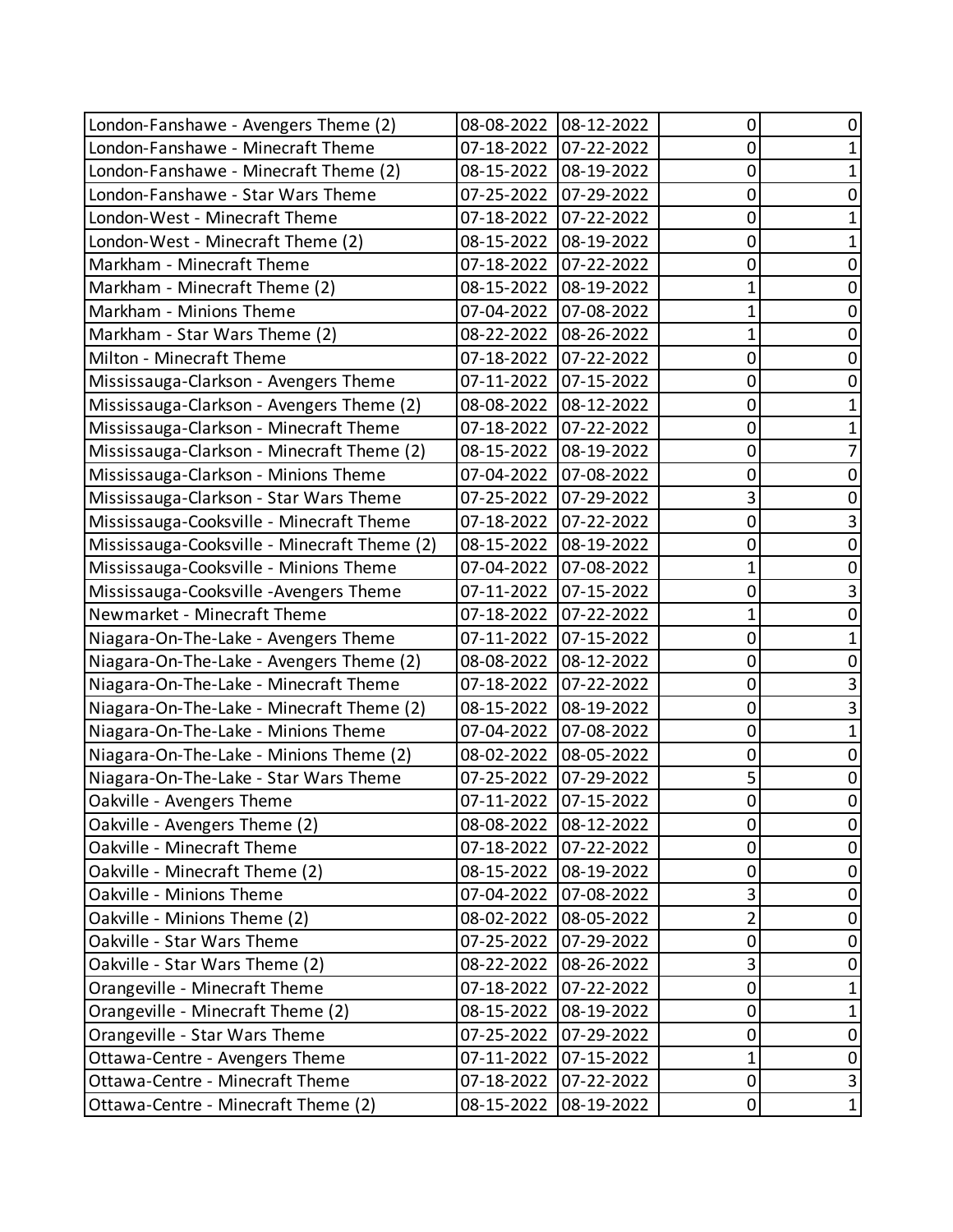| Ottawa-South - Minecraft Theme           | 07-18-2022            | 07-22-2022 | 0              | 0              |
|------------------------------------------|-----------------------|------------|----------------|----------------|
| Ottawa-South - Minecraft Theme (2)       | 08-15-2022            | 08-19-2022 | 0              | 2              |
| Ottawa-Vanier - Minecraft Theme          | 07-18-2022            | 07-22-2022 | 1              | $\overline{2}$ |
| Ottawa-Vanier - Minecraft Theme (2)      | 08-15-2022            | 08-19-2022 | 0              | $\overline{2}$ |
| Ottawa-West Nepean - Avengers Theme      | 07-11-2022            | 07-15-2022 | 0              | $\overline{2}$ |
| Ottawa-West Nepean - Avengers Theme (2)  | 08-08-2022            | 08-12-2022 | 0              | $\mathbf 0$    |
| Ottawa-West Nepean - Minecraft Theme     | 07-18-2022            | 07-22-2022 | 0              | $\overline{2}$ |
| Ottawa-West Nepean - Minecraft Theme (2) | 08-15-2022            | 08-19-2022 | 0              | $\overline{2}$ |
| Ottawa-West Nepean - Minions Theme       | 07-04-2022            | 07-08-2022 | 0              | 0              |
| Ottawa-West Nepean - Minions Theme (2)   | 08-02-2022            | 08-05-2022 | 0              | 0              |
| Ottawa-West Nepean - Star Wars Theme     | 07-25-2022            | 07-29-2022 | 0              | 1              |
| Ottawa-West Nepean - Star Wars Theme (2) | 08-22-2022            | 08-26-2022 | 1              | 0              |
| Peterborough - Avengers Theme            | 07-11-2022            | 07-15-2022 | 0              | 0              |
| Peterborough - Avengers Theme (2)        | 08-08-2022            | 08-12-2022 | 0              | 0              |
| Peterborough - Minecraft Theme           | 07-18-2022            | 07-22-2022 | 0              | 6              |
| Peterborough - Minecraft Theme (2)       | 08-15-2022            | 08-19-2022 | 0              | 0              |
| Peterborough - Minions Theme             | 07-04-2022            | 07-08-2022 | 0              | 0              |
| Peterborough - Minions Theme (2)         | 08-02-2022            | 08-05-2022 | 0              | 0              |
| Peterborough - Star Wars Theme           | 07-25-2022            | 07-29-2022 | 0              |                |
| Peterborough - Star Wars Theme (2)       | 08-22-2022            | 08-26-2022 | 0              | 0              |
| Richmond Hill - Avengers Theme           | 07-11-2022            | 07-15-2022 | 0              | 4              |
| Richmond Hill - Minecraft Theme          | 07-18-2022            | 07-22-2022 | 0              | 3              |
| Richmond Hill - Minecraft Theme (2)      | 08-15-2022            | 08-19-2022 | 0              | 3              |
| Richmond Hill - Minions Theme            | 07-04-2022            | 07-08-2022 | 1              | 0              |
| Richmond Hill - Star Wars Theme          | 07-25-2022            | 07-29-2022 | 0              | 0              |
| Sarnia - Minecraft Theme                 | 07-18-2022            | 07-22-2022 | 0              | 0              |
| Sarnia - Minecraft Theme (2)             | 08-15-2022            | 08-19-2022 | 0              | 1              |
| Sarnia - Minions Theme                   | 07-04-2022            | 07-08-2022 | 0              | 0              |
| Scarborough - Avengers Theme             | 07-11-2022            | 07-15-2022 | 0              | 0              |
| Scarborough - Minecraft Theme            | 07-18-2022 07-22-2022 |            | 0              | 1              |
| Scarborough - Minecraft Theme (2)        | 08-15-2022            | 08-19-2022 | 0              | 0              |
| St. Catharines - Avengers Theme          | 07-11-2022            | 07-15-2022 | 0              | $\overline{2}$ |
| St. Catharines - Avengers Theme (2)      | 08-08-2022            | 08-12-2022 | 0              | 0              |
| St. Catharines - Minecraft Theme         | 07-18-2022            | 07-22-2022 | 0              | $\overline{2}$ |
| St. Catharines - Minecraft Theme (2)     | 08-15-2022            | 08-19-2022 | 0              | $\overline{2}$ |
| St. Catharines - Minions Theme           | 07-04-2022            | 07-08-2022 | 0              | 1              |
| St. Catharines - Minions Theme (2)       | 08-02-2022            | 08-05-2022 | 0              | 0              |
| St. Catharines - Star Wars Theme (2)     | 08-22-2022            | 08-26-2022 | $\overline{2}$ | 0              |
| St. Thomas - Avengers Theme              | 07-11-2022            | 07-15-2022 | 1              | 0              |
| St. Thomas - Avengers Theme (2)          | 08-08-2022            | 08-12-2022 | $\overline{2}$ | $\mathbf 0$    |
| St. Thomas - Minecraft Theme             | 07-18-2022            | 07-22-2022 | 0              | 0              |
| St. Thomas - Minecraft Theme (2)         | 08-15-2022            | 08-19-2022 | 0              | 0              |
| St. Thomas - Minions Theme               | 07-04-2022            | 07-08-2022 | 0              | 0              |